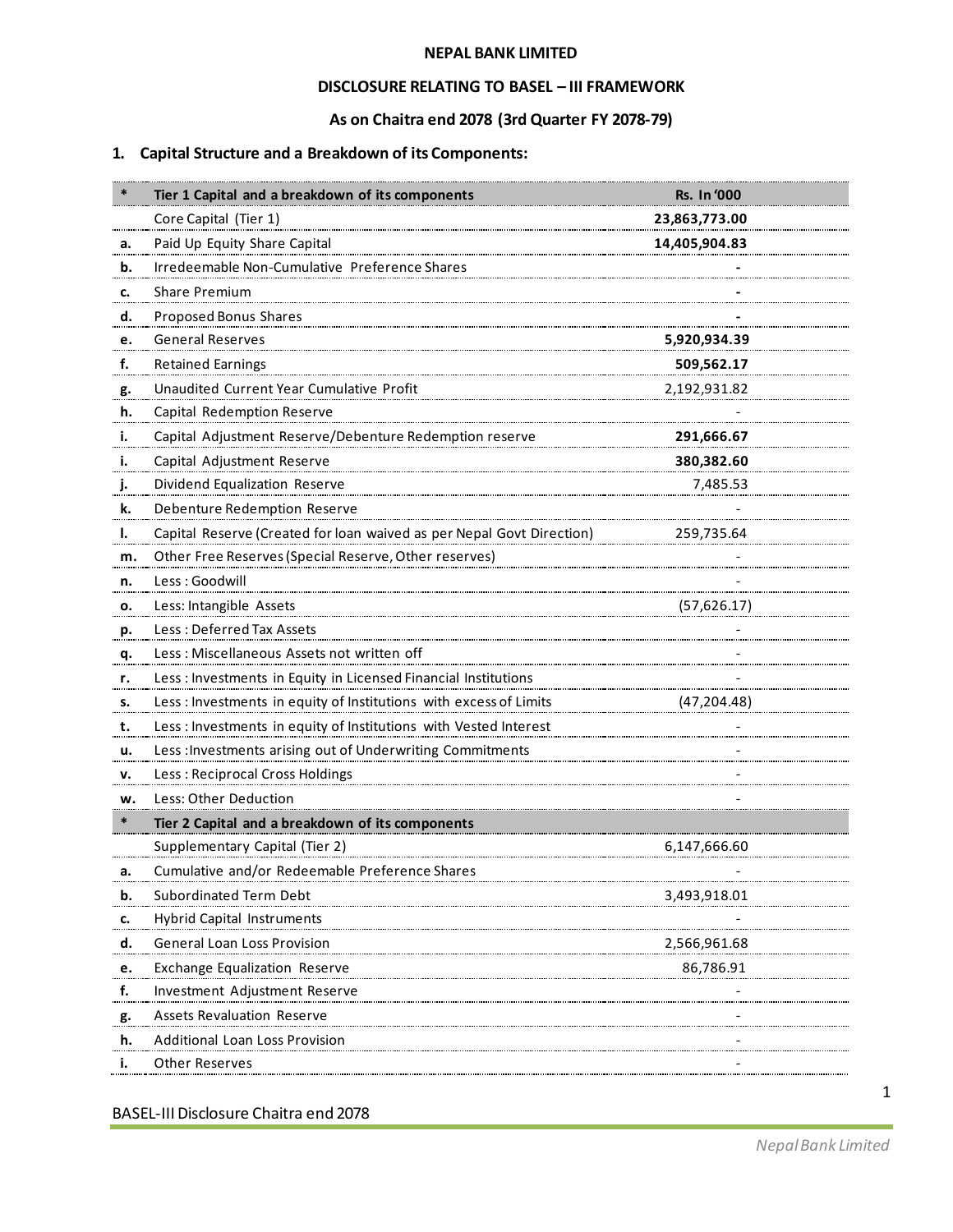| Total Capital Fund (Tier 1 and Tier 2)                          | 30,011,439.60  |  |
|-----------------------------------------------------------------|----------------|--|
| Risk Weighted Exposure (Assets) (After Supervisor's Adjustment) | 197,779,285.45 |  |
| Capital Adequacy Ratio                                          | 15.17%         |  |
| <b>Regulator Requirement</b>                                    | 11%            |  |
| <b>Common Equity Tier 1 Capital Ratio</b>                       | 12.07%         |  |
| Leverage Ratio (regulatory requirement >/4%)                    | 8.71%          |  |
|                                                                 |                |  |

- Deductions from Capital : Rs. 1,04,830.64
- Total Qualifying Capital : Rs. 30,011,439.60
- Capital Adequacy Ratio : 15.17%
- **Summary of the bank's internal approach to assessthe adequacy of its capital to support current and future activities, if applicable:**
- Bank in its efforts to improve the capital adequacy ratio as prescribed by the regulator hasimplemented a revised capital plan. Besides, the bank has formulated ICAAP Policy and ICAAP Guidelines aimed at improving the Capital Adequacy position in compliance with BASEL-III Framework from FY 2073-74. The task of systematic preparation and presentation of BASEL-III report has been entrusted with the Risk Management Department of the bank. Currently, the bank's capital adequacy ratio stands at 15.17%.

## **2. Risk Exposures:**

# • **Risk weighted exposures for Credit Risk, Market Risk and Operational Risk The risk weighted exposures as of Chaitra end 2078 is given below:**

| S.No. | <b>Particulars</b>         | <b>Rs. In '000'</b> |
|-------|----------------------------|---------------------|
|       | Credit Risk                | 17,80,72,007.491    |
|       | Operational Risk           | 1,09,05,079.22      |
| 3     | Market Risk                | 2,49,823.196        |
|       | Adjustment under Pillar II | 85,52,375.539       |
|       | Total                      | 19,77,79,285.454    |

## • **Risk weighted exposures under each of 13 categories of Credit Risk:**

| S.No. | <b>Particulars</b>                             | Amount Rs. (000) |
|-------|------------------------------------------------|------------------|
|       | Claims on other official entities              |                  |
|       | Claims on banks                                | 2,662,099.26     |
|       | Claims on domestic corporate & Securities firm | 85,000,209.01    |
|       | Claims on regulatory retail portfolio          | 36,435,586.23    |
|       | Claims not satisfying granularity Criteria     |                  |
| h     | Claims Secured by Residential properties       | 6.110.733.11     |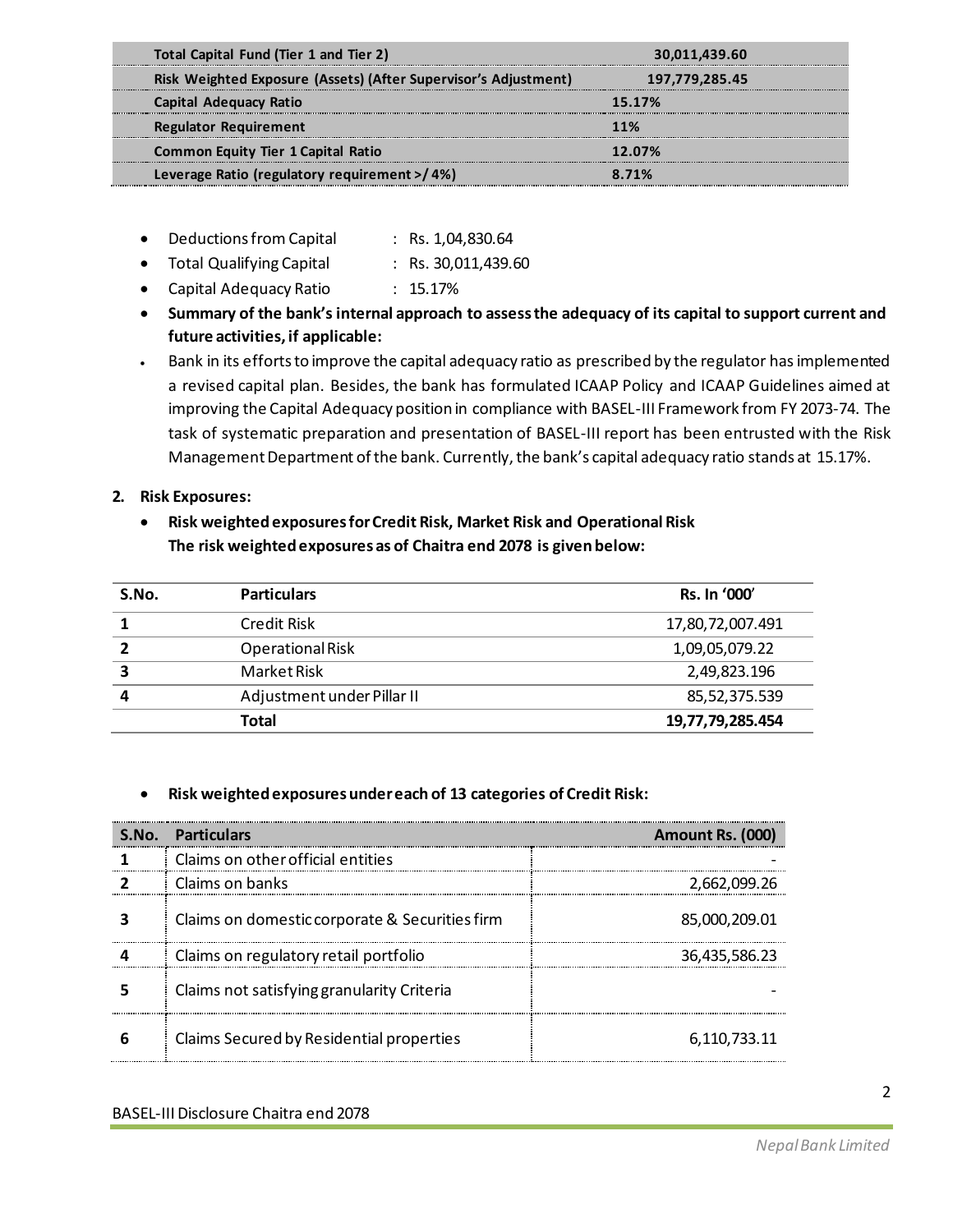|           | Claims secured by commercial real estate      | 580,862.32    |
|-----------|-----------------------------------------------|---------------|
| $\bullet$ | Past Due Claims                               | 7,458,746.30  |
|           | High Risk Claims                              | 1,156,552.54  |
| 10        | Lending against securities (Bonds and Shares) | 4,655,307.80  |
|           | Investment in Equity of Institutions          | 1,419,894.36  |
|           | Other Assets                                  | 14,513,952.98 |
|           | Off Balance Sheet Items                       | 18,078,063.58 |
|           |                                               | 178,072,00    |

#### • **Amount of NPAs (Both Gross and Net)**: **Rs. In '000'**

|   | <b>S.No. Particulars</b>     | Gross NPA (Rs.) | Loan-Loss Provision (Rs.) | $\parallel$ Net NPA (Rs.) |
|---|------------------------------|-----------------|---------------------------|---------------------------|
| a | Restructured/Reschedule Loan |                 |                           |                           |
|   | Substandard                  | 1,388,545.15    | 347,136.29                | 1,041,408.86              |
|   | Doubtful                     | 559,360.14      | 279,680.07                | 279,680.07                |
|   | Loss                         | 1,721,033.37    | 1,721,033.37              |                           |
|   | Total                        | 3,668,938.66    | 2,347,849.73              | 1,321,088.93              |

#### • **NPA Ratios:**

| $\triangleright$ Gross NPA to Gross Advances | : 2.06%    |
|----------------------------------------------|------------|
| $\triangleright$ Net NPA to Net Advances     | $: 0.76\%$ |

#### • **Movement of Non-PerformingAssets: Rs. In '000'**

| <b>Particulars</b>        | This Quarter | <b>Previous Quarter</b> | Changes % |
|---------------------------|--------------|-------------------------|-----------|
| Non Performing Assets     | 3,668,938.66 | 3,296,320.70            |           |
| Non Performing Assets (%) | 2.06%        | 1 91%                   | 11.30%    |

## • **Write off of Loans and Interest Suspense:**

Written off Loans and Interest Suspense: No any Loan and interest has been written off and recovered till Chaitra end of FY 2078-79.

3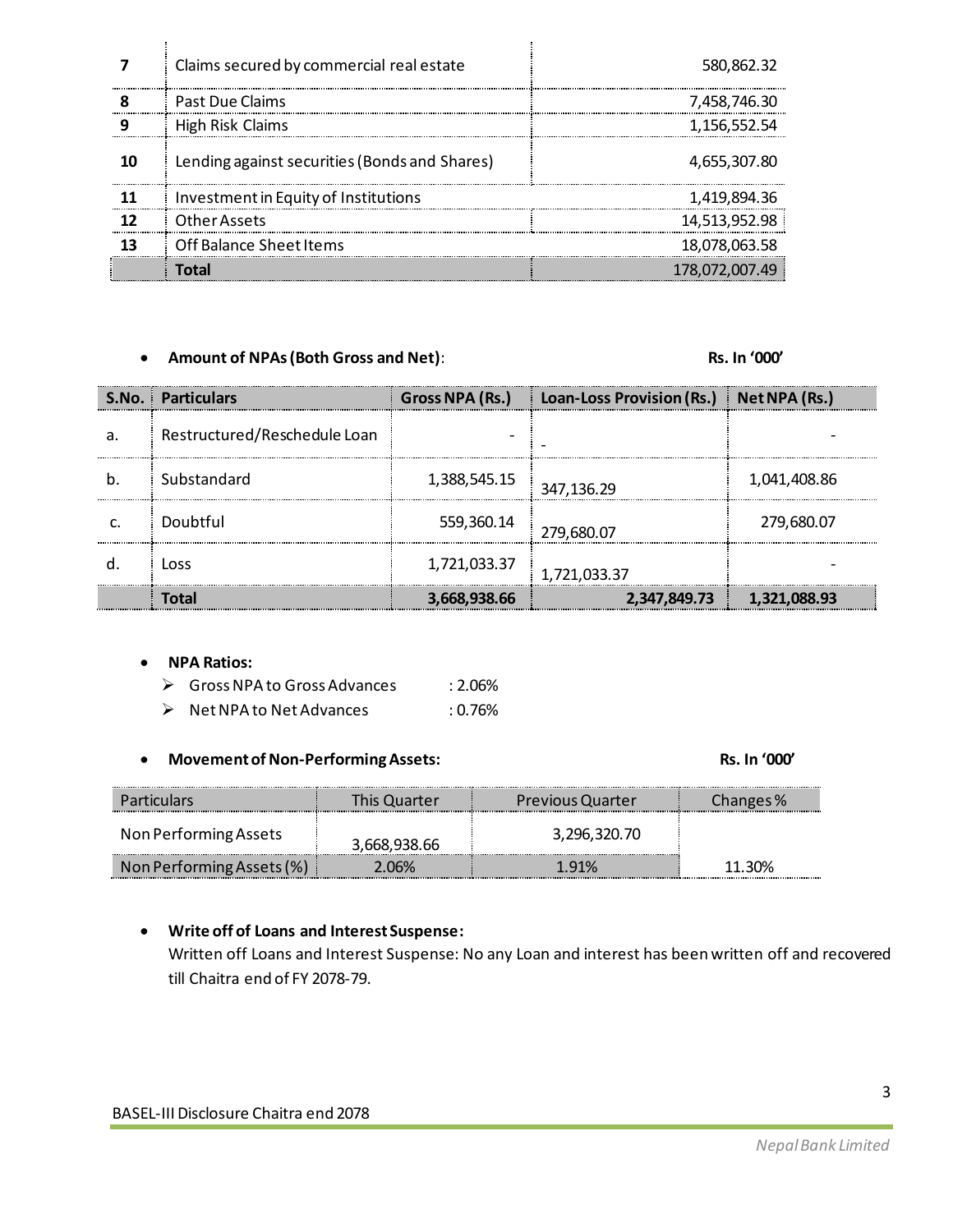• **Movements in Loan Loss provision and Interest Suspense: Rs. In '000'**

| <b>Particulars</b>                    | <b>Loan Loss Provision</b> | Interest Suspense |
|---------------------------------------|----------------------------|-------------------|
| Opening balance                       | 4,708,033                  | 5,868,482         |
| Write Back/off in the years           |                            |                   |
| Addition in the year                  | 206,779                    | 192.778           |
| <b>Balance as of Chaitra end 2078</b> | 4.914.811                  | 6.061.259         |

## • **Details of Subordinated Term Debt:**

- Not applicable

#### • **Details of Additional Loan Loss Provision:**

- None

#### • **Segregation of Investment Portfolio:**

| S.No.   Investment Category                     | Amount Rs. (000) |
|-------------------------------------------------|------------------|
| Held for Trading                                |                  |
| <b>Held to Maturity (Government Securities)</b> | 23,119,593.719   |
| Available for Sale (Equity)                     | 3,963,727.243    |
| ัดtal                                           | 27,083,320.962   |

#### **3. Risk Management Function**

The Bank is exposed to various types of material risks including credit, market, liquidity, operational, legal, compliance and reputation risks. The objective of the risk management framework at the Bank is to ensure that various risks are understood, measured and monitored and that the policies and guidelines established to address these risks are strictly adhered to.

The Board of Directors has oversight on all the risks assumed by the bank. The Risk Management Committee a board level sub-committee has been established to facilitate & focused oversight of various risks. The said committee reviews the risk management policies and guidelines, the bank's compliance with risk management guidelines issued by NRB and status of implemented BASEL - IIIrequirement by the bank.

The Bank has set up a strong control and monitoring environment for comprehensive risk management at all levels of operation by establishing an independent Risk Management Department which caters to the current banking requirement of properly identifying and monitoring the risks apparent and inherent in the business.

## **Measurement of Risks for Capital Adequacy Purpose:**

Under Pillar 1 of the Unified NRB Directives, the bank currently follows Simplified Standardized Approach for Credit Risk, Basic Indicator Approach for Operational Risk and Net Open Position approach for Market risk.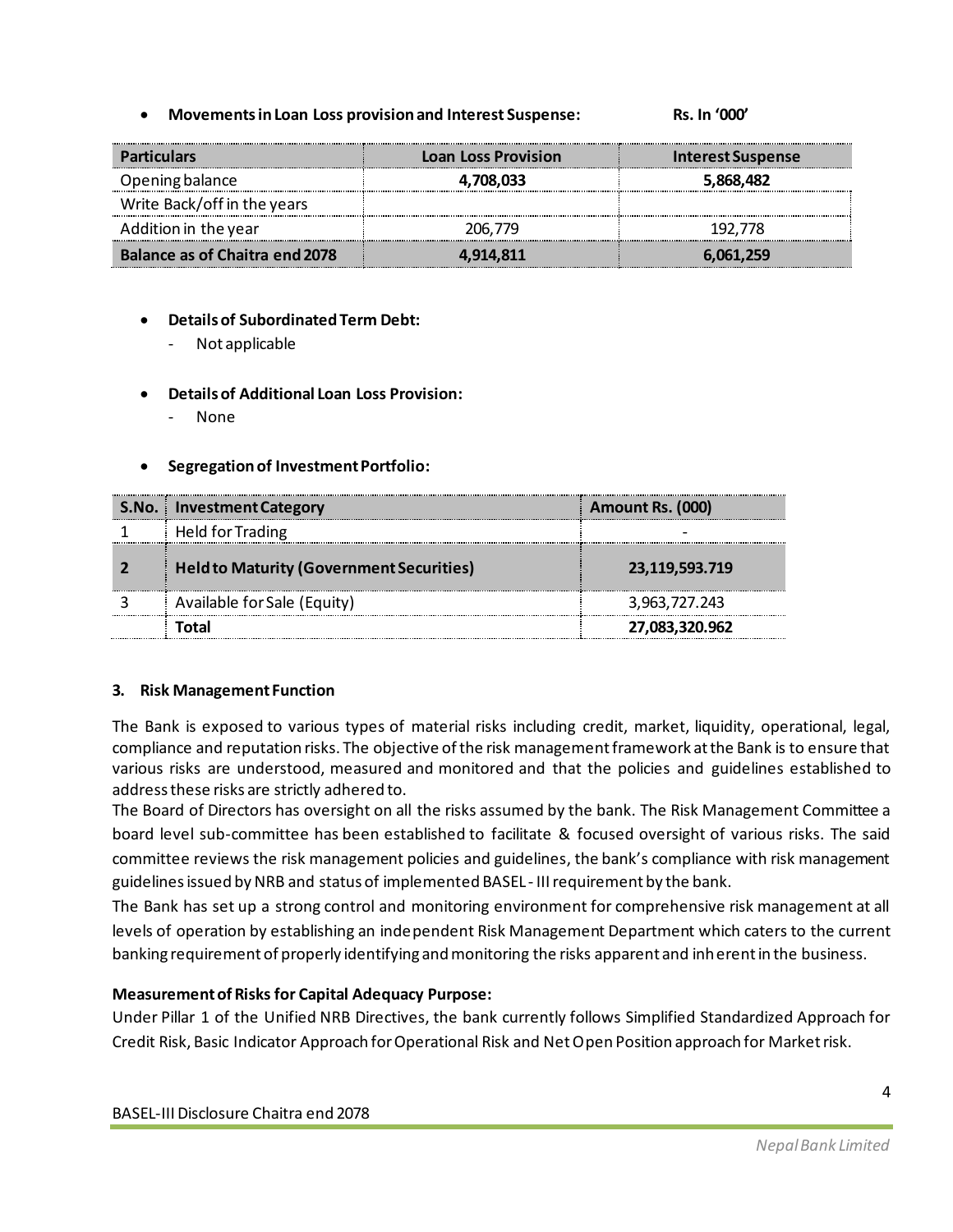# **A. Credit Risk:**

# **Strategies and Process:**

All credit related aspects are governed by Operation Manual-2 (Credit) and Credit Policy of NBL. These documents outline the type of products that can be offered, customer categories, credit approval process and limits. These documents are approved by the Board of Directors.

The Bank's main emphasis is on MSME credit. Different limits of lending power have been assigned at branch level, division, department head level and the credit committee level. Every aspect relating to credit such as procedure and documentation etc. are clearly defined in the Operation Manual -2 and the Credit Policy of the bank.

## **Pre Sanction:**

The branch managers have the authority to approve the credit within their permissible limits after due scrutiny of background of the promoter, nature of business, turnover in the account, other financial indicators, income, collateral and security. Loans above the authority of branch are recommended to head office for further decision.

# **Credit Risk Assessment Process:**

Risk Management Department carries out a comprehensive credit risk assessment process that encompasses analysis of relevant quantitative and qualitative information to ascertain credit rating of the borrower. The credit rating process involves assessment of risk emanating from various sources such as market risk, management risk, environmental risk, financial risk and security risk taking into consideration as much as 30 sub-parameters for business lending and 20 sub parameters for retail lending under each of these categories. Credit thresholds have been set for forwarding the credit files for risk rating before they are submitted for approval in the credit committee by the concerned credit units.

## **Post Sanction Monitoring/ Follow up:**

Concerned branches are required to obtain regular information of the business. In case of revolving loans, the drawing power is checked commensurate with the existing level of stocks and working capital checked and verified at regular interval. The credit units at the Head Office are also required to prepare quarterly credit report to submit at higher level as a part of formal monitoring process.

## **B. Operation Risk:**

Operational risk is the risk of loss resulting from inadequate or failed internal processes, people or systems, or from external events. Operational risk is inherent in the bank's business activities.

The board level committees that undertake supervision and review of operational risk aspects are the Risk Management Committee and Audit Committee. The board and the risk committee review the operational risk level and the material operational risk exposure. The Audit committee supervises audit and compliance related aspects. Inspection and Internal Audit department on the other hand carries out audit according to the audit plan and reports findings to the Audit Committee.